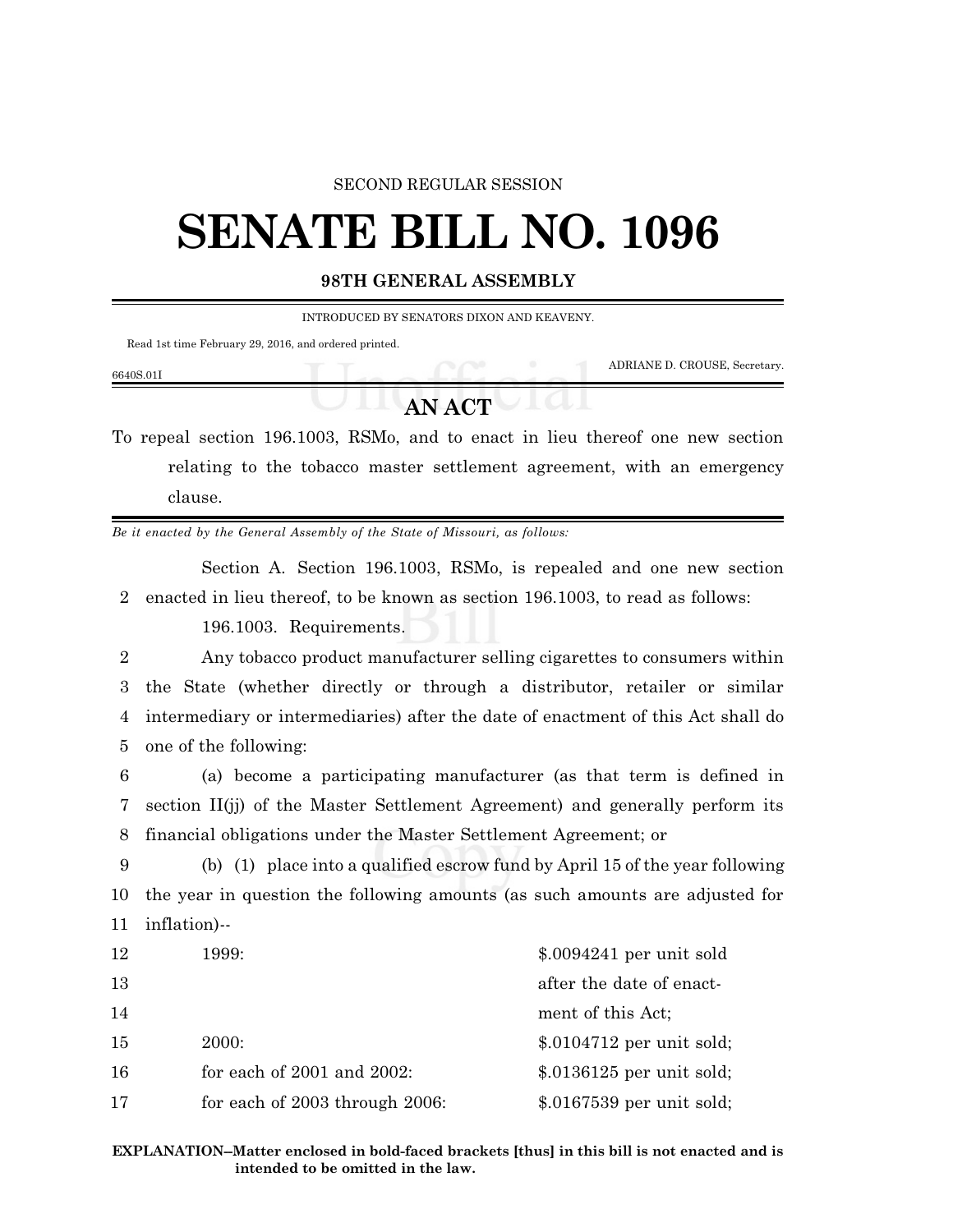for each of 2007 and each year

19 thereafter: \$.0188482 per unit sold.

 (2) A tobacco product manufacturer that places funds into escrow pursuant to paragraph (1) shall receive the interest or other appreciation on such funds as earned. Such funds themselves shall be released from escrow only under the following circumstances--

 (A) to pay a judgment or settlement on any released claim brought against such tobacco product manufacturer by the State or any releasing party located or residing in the State. Funds shall be released from escrow under this subparagraph (i) in the order in which they were placed into escrow and (ii) only to the extent and at the time necessary to make payments required under such judgment or settlement;

 (B) to the extent that a tobacco product manufacturer establishes that the amount it was required to place into escrow **on account of units sold in the State** in a particular year was greater than the **[**State's allocable share of the total payments that such manufacturer would have been required to make in that year under the Master Settlement Agreement (as determined pursuant to section IX(i)(2) of the Master Settlement Agreement, and before any of the adjustments or offsets described in section IX(i)(3) of that Agreement other than the Inflation Adjustment)**] Master Settlement Agreement payments, as determined under section IX(i) of that Agreement including after final determination of all adjustments, that such manufacturer would have been required to make on account of such units sold** had it been a participating manufacturer, the excess shall be released from escrow and revert back to such tobacco product manufacturer; or

 (C) to the extent not released from escrow under subparagraphs (A) or (B), funds shall be released from escrow and revert back to such tobacco product manufacturer twenty-five years after the date on which they were placed into escrow.

 (3) Each tobacco product manufacturer that elects to place funds into escrow pursuant to this subsection shall annually certify to the Attorney General that it is in compliance with this subsection. The Attorney General may bring a civil action on behalf of the State against any tobacco product manufacturer that fails to place into escrow the funds required under this section. Any tobacco product manufacturer that fails in any year to place into escrow the funds required under this section shall--